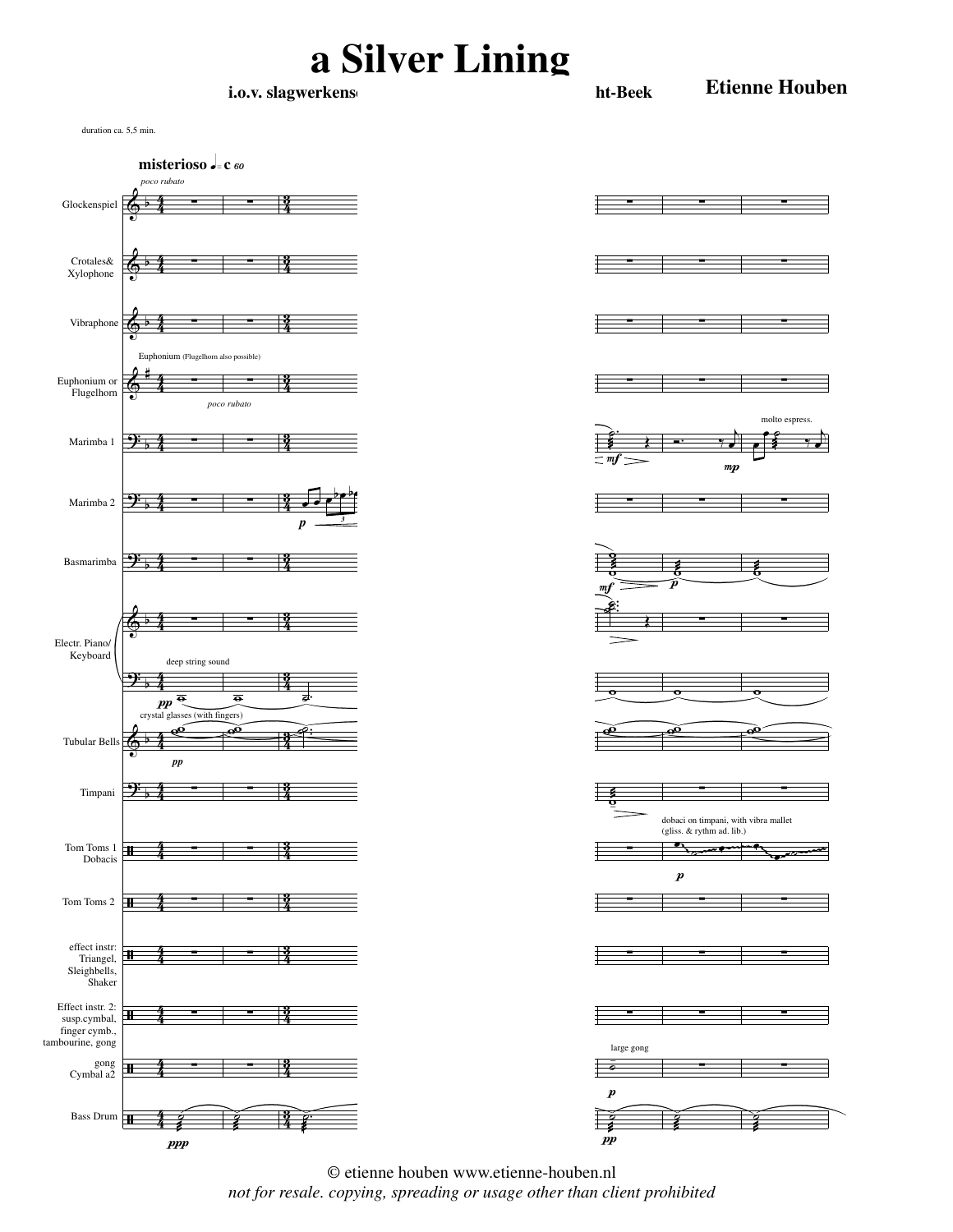

 $pp$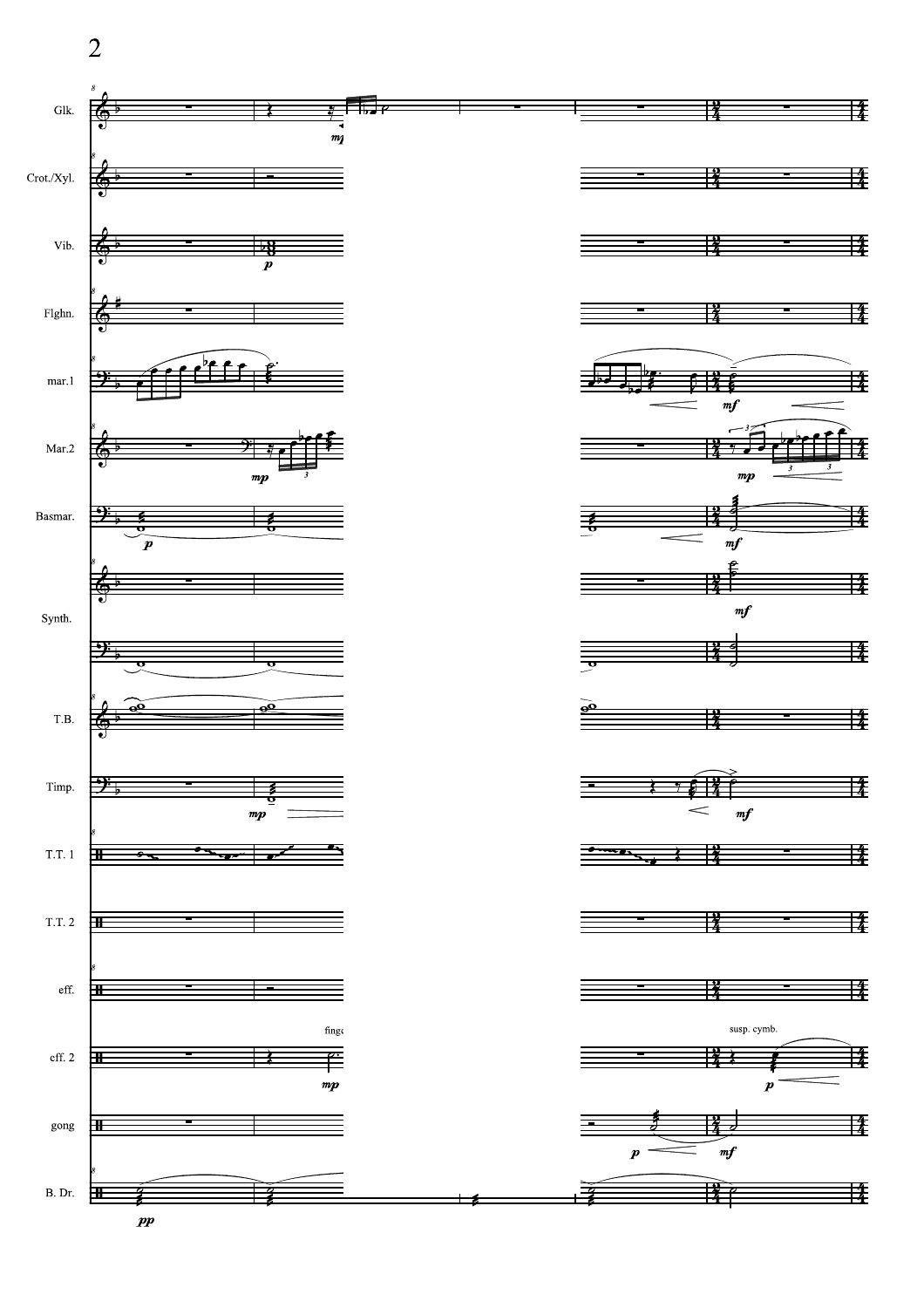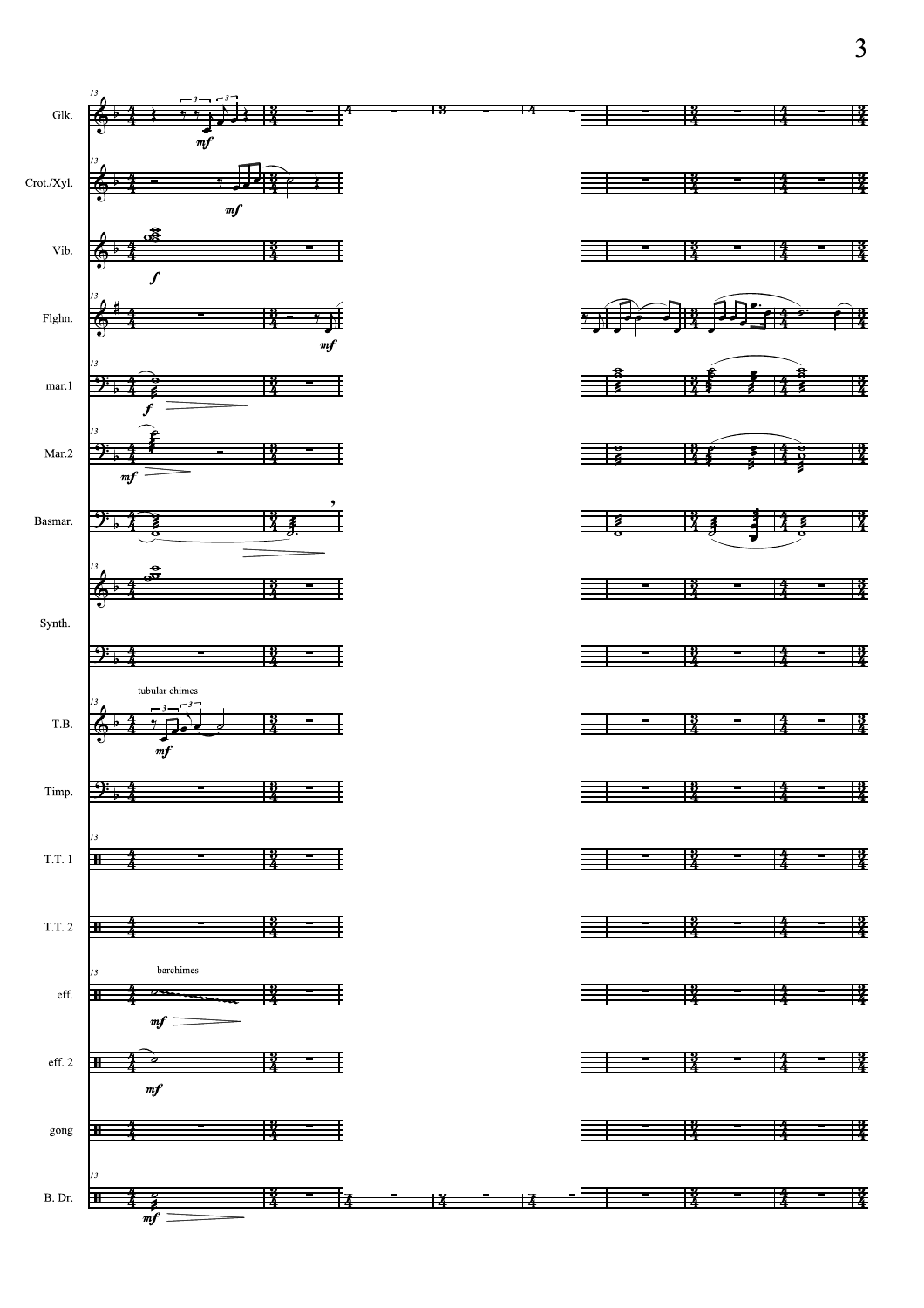

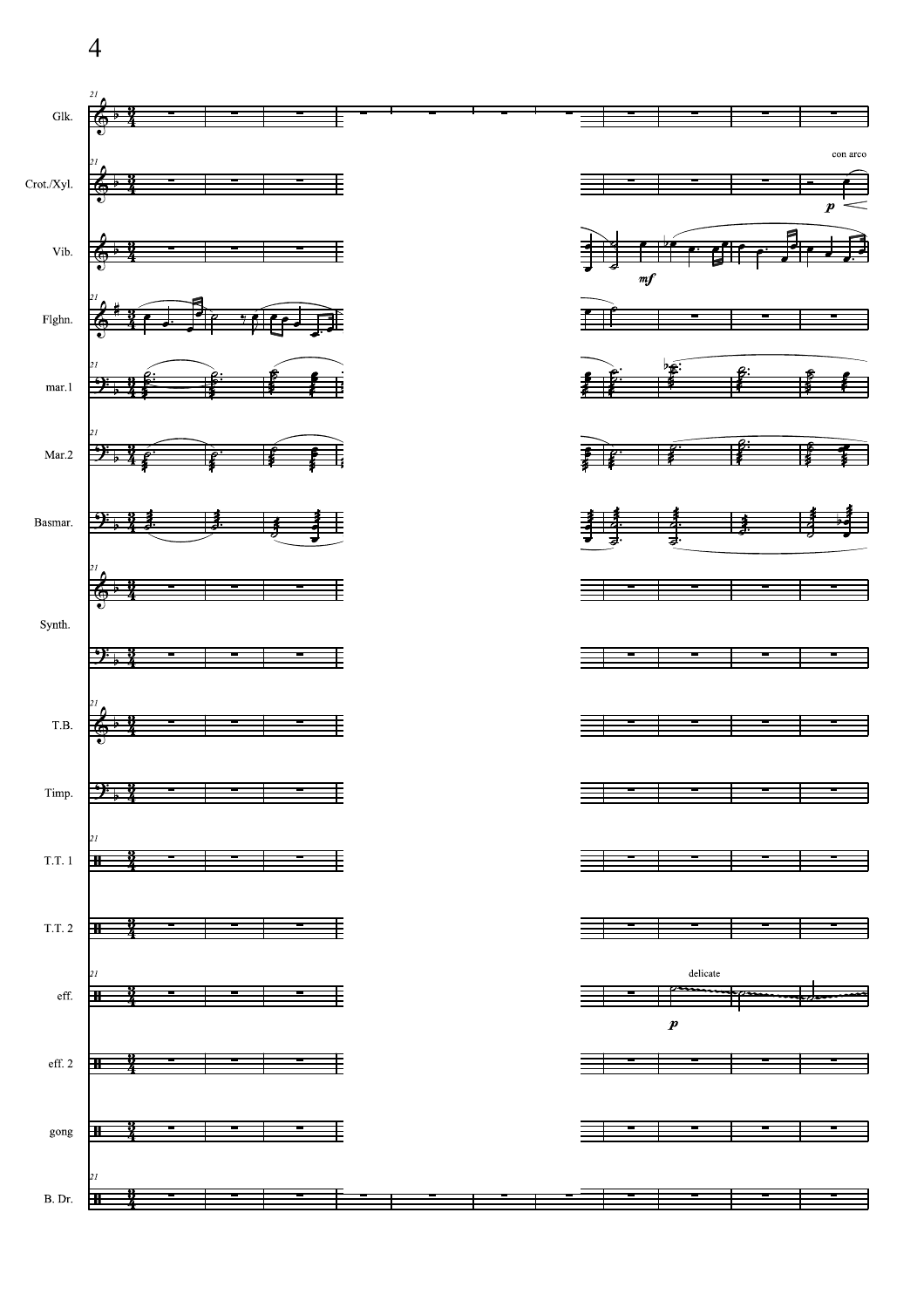Andante ( $\downarrow$  = c. 82)

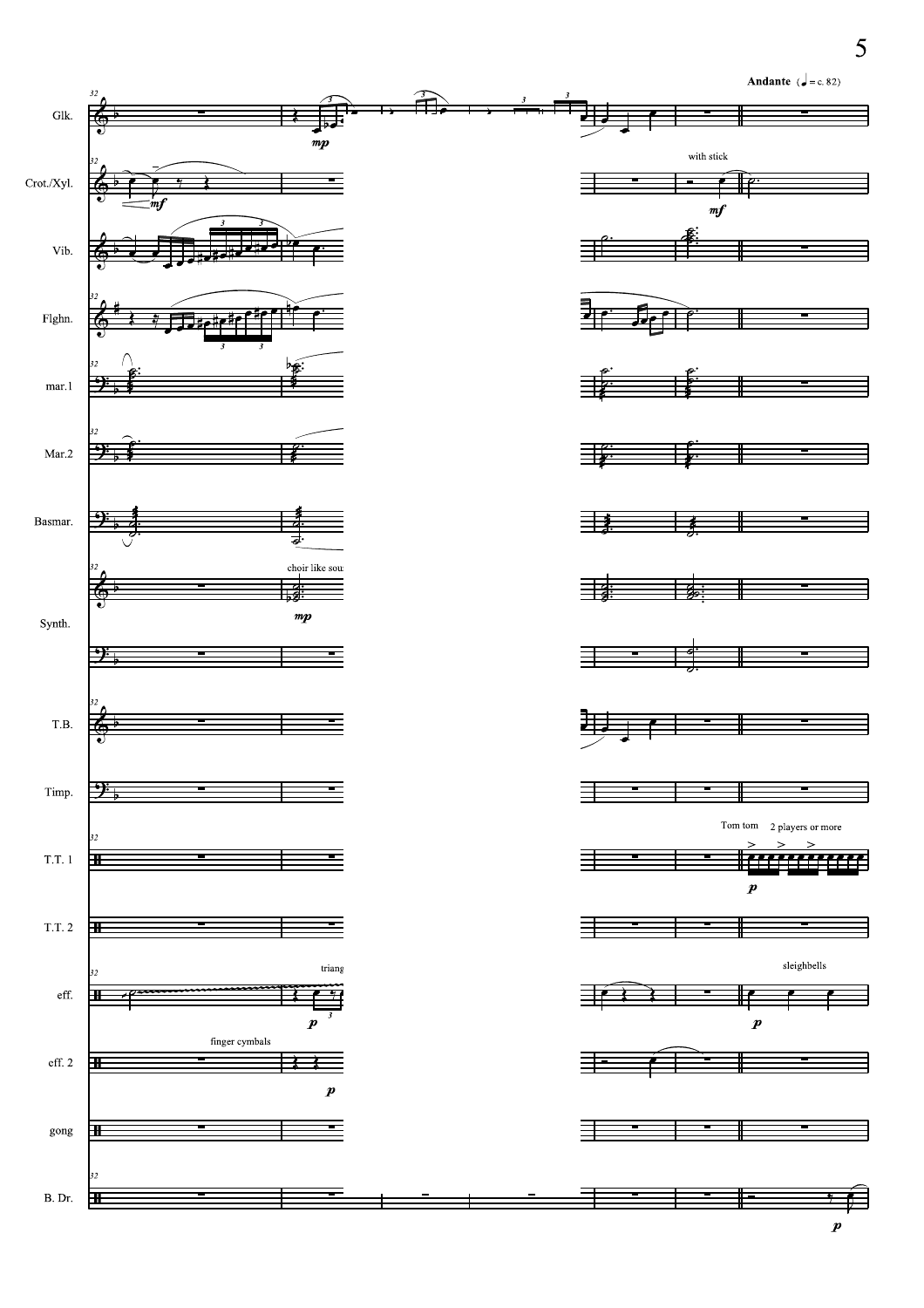

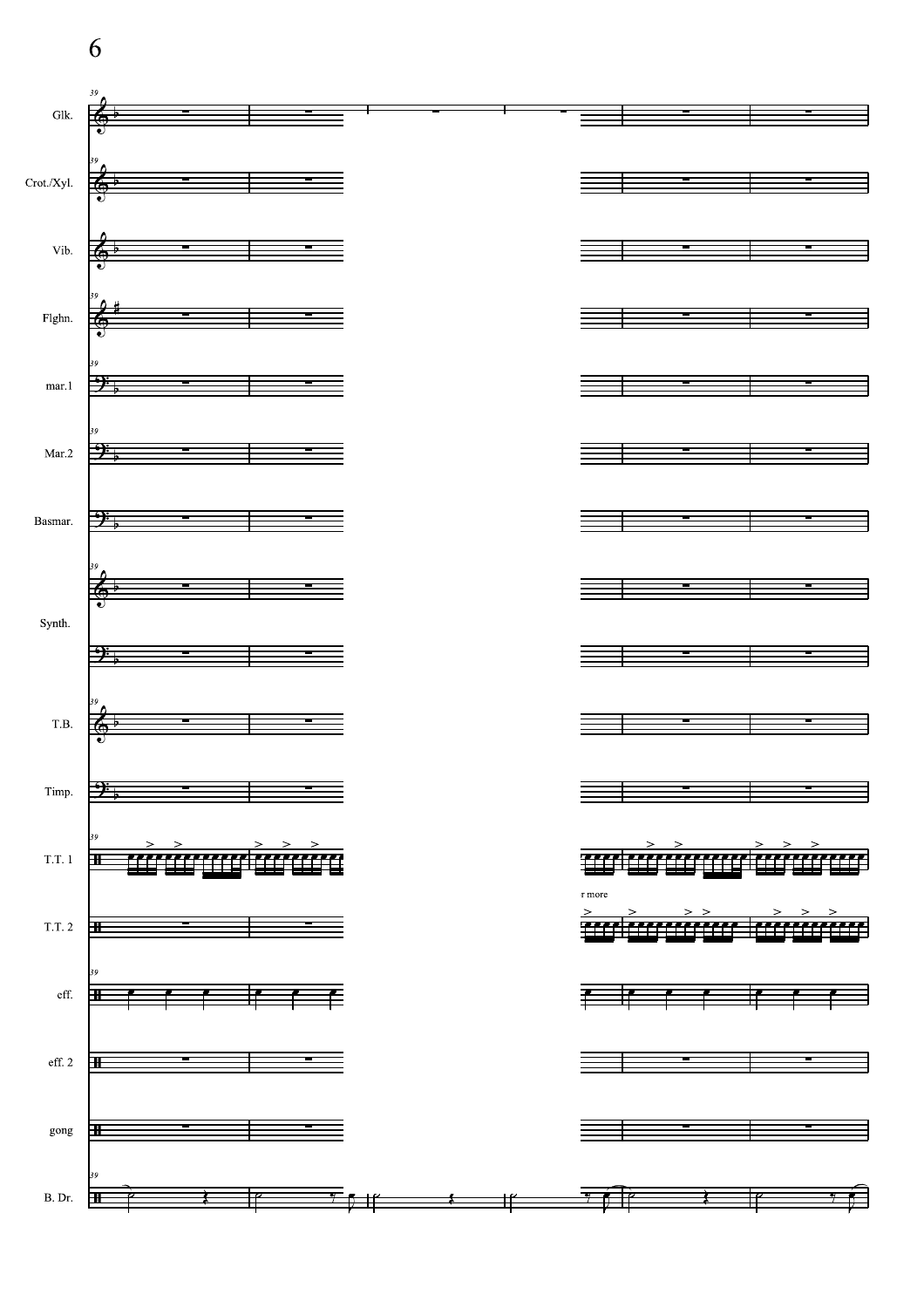

9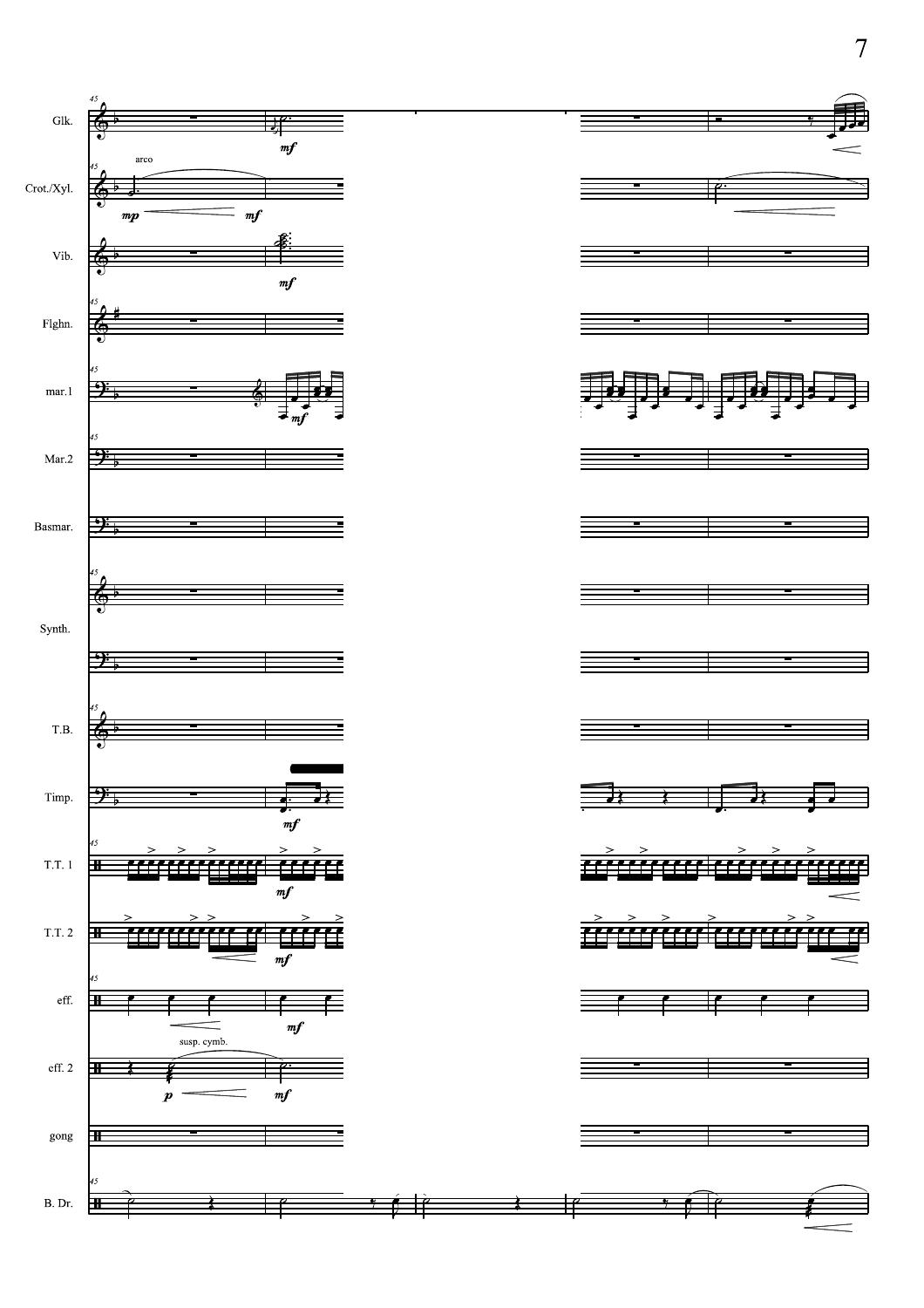

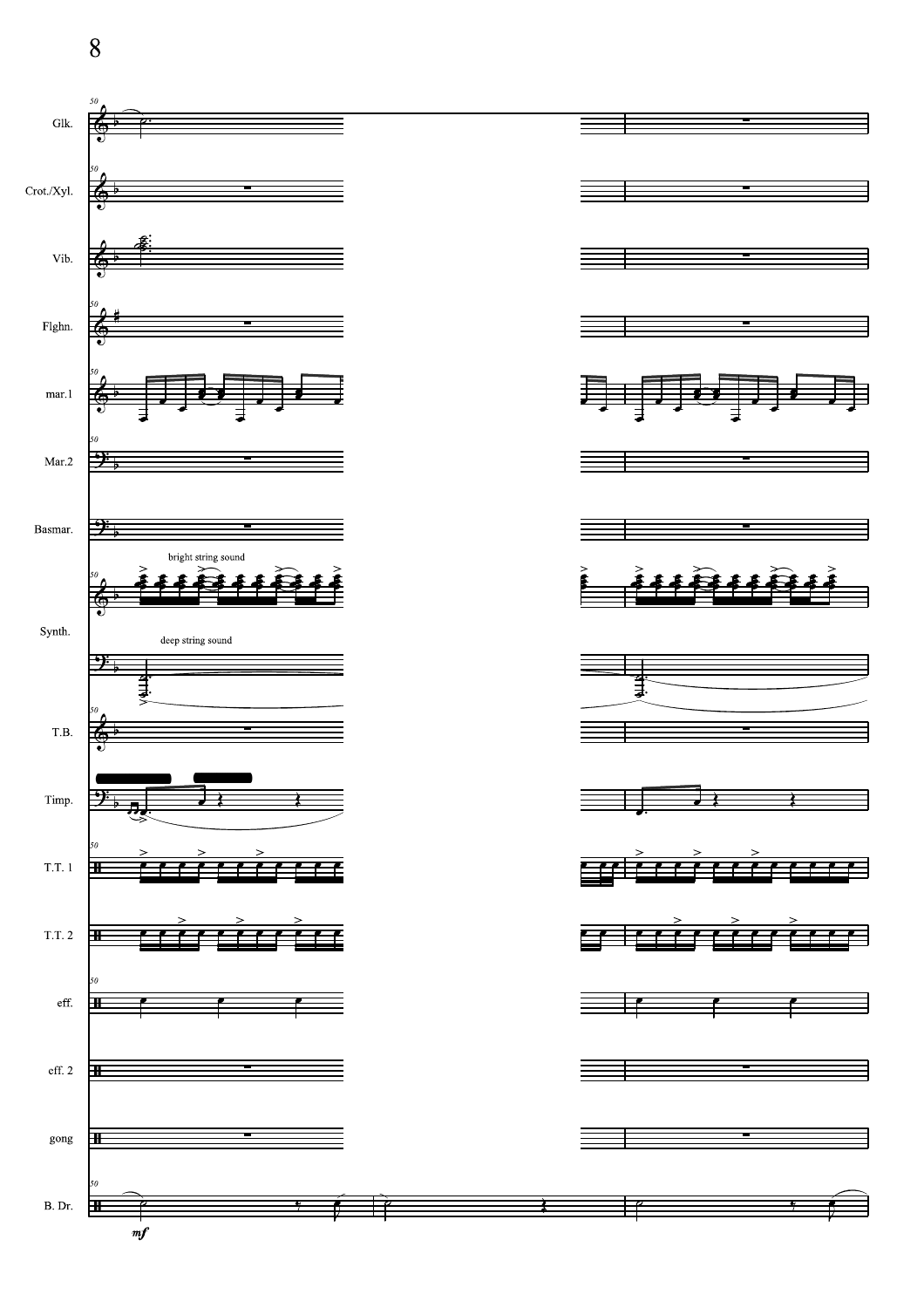

 $mf$ 





표

 $\blacksquare$ 

 $\boldsymbol{p}$ 

gong

B. Dr.





 $\sum_{i=1}^{n}$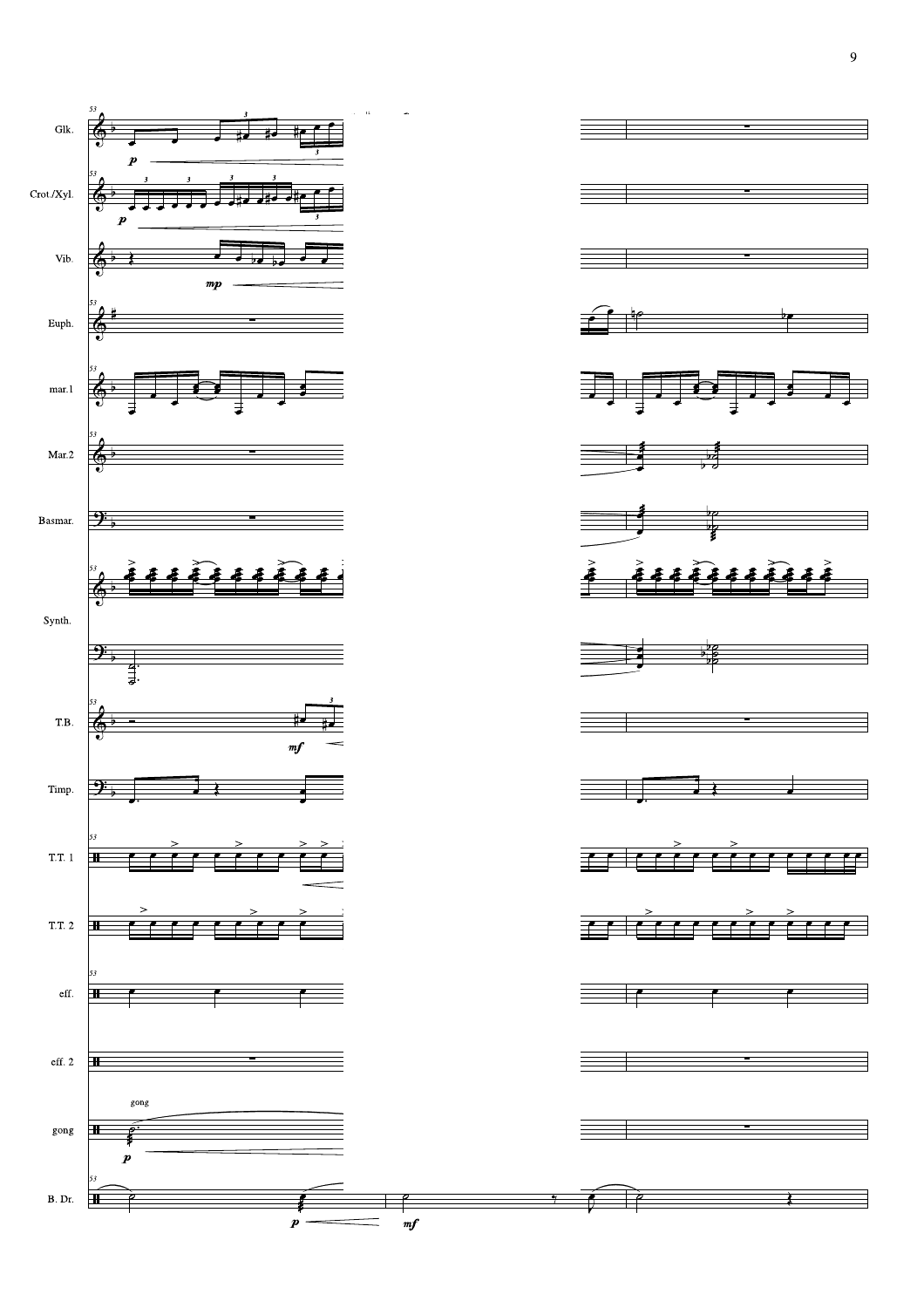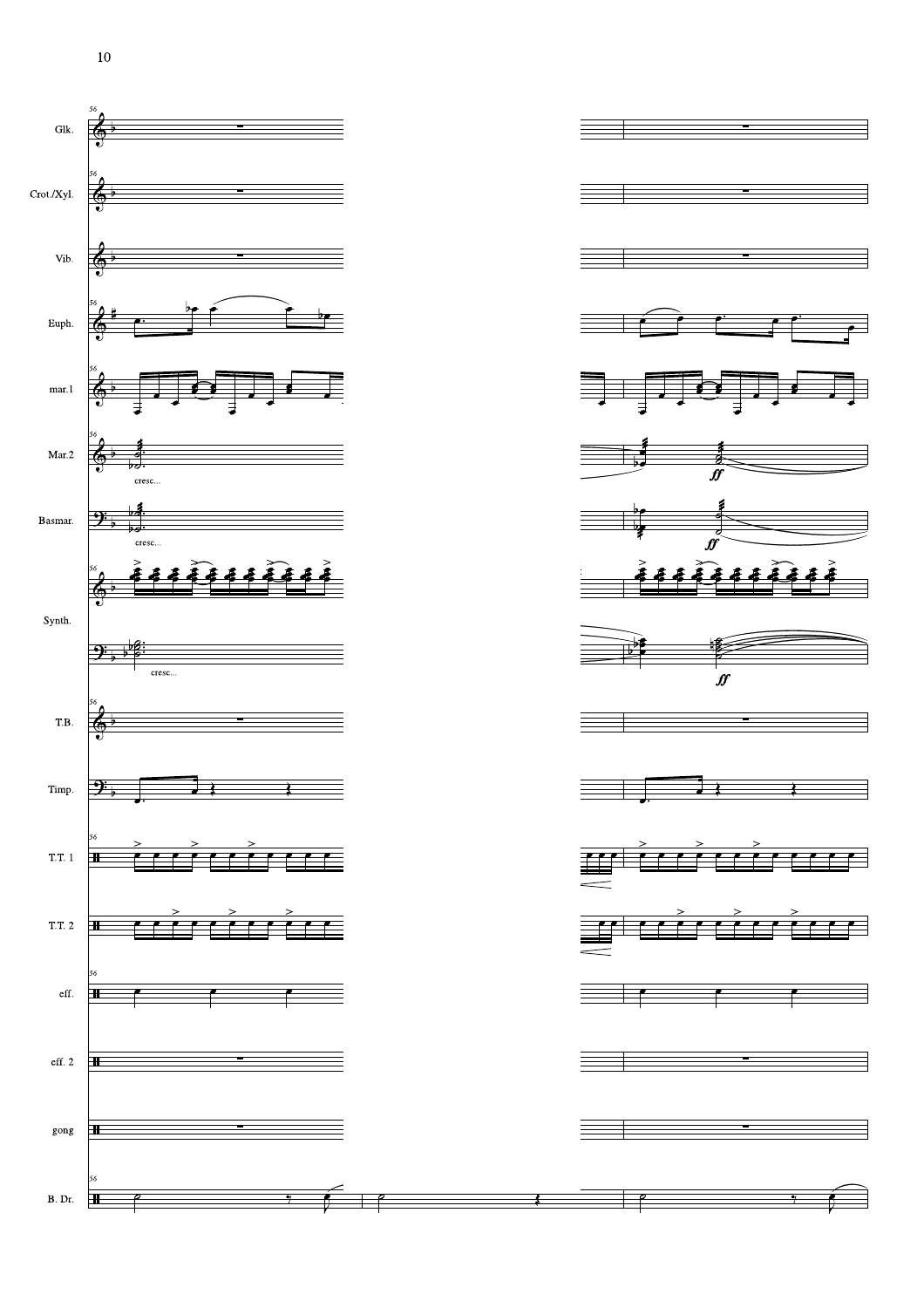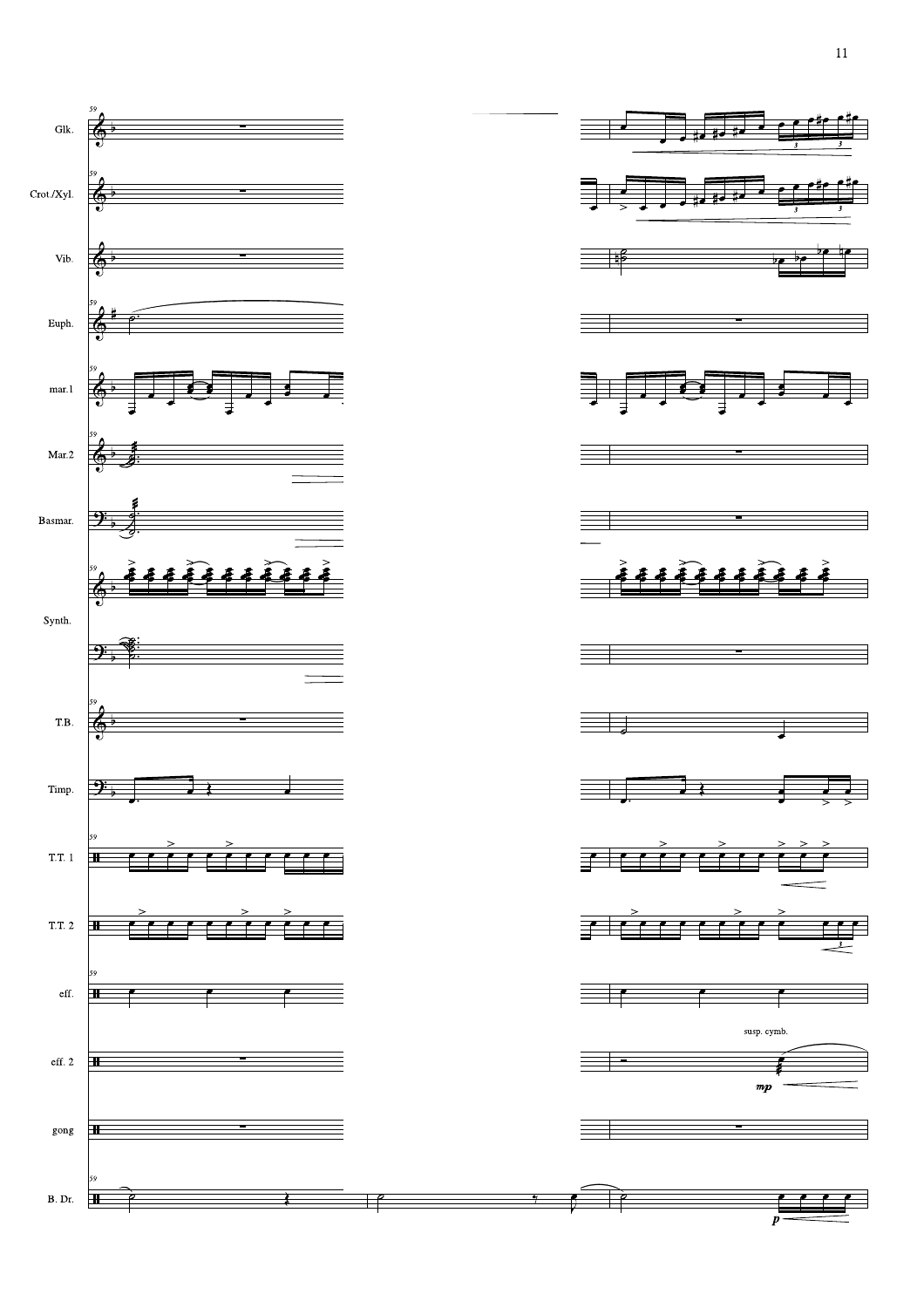



 $\frac{1}{2}$ 

 $\int$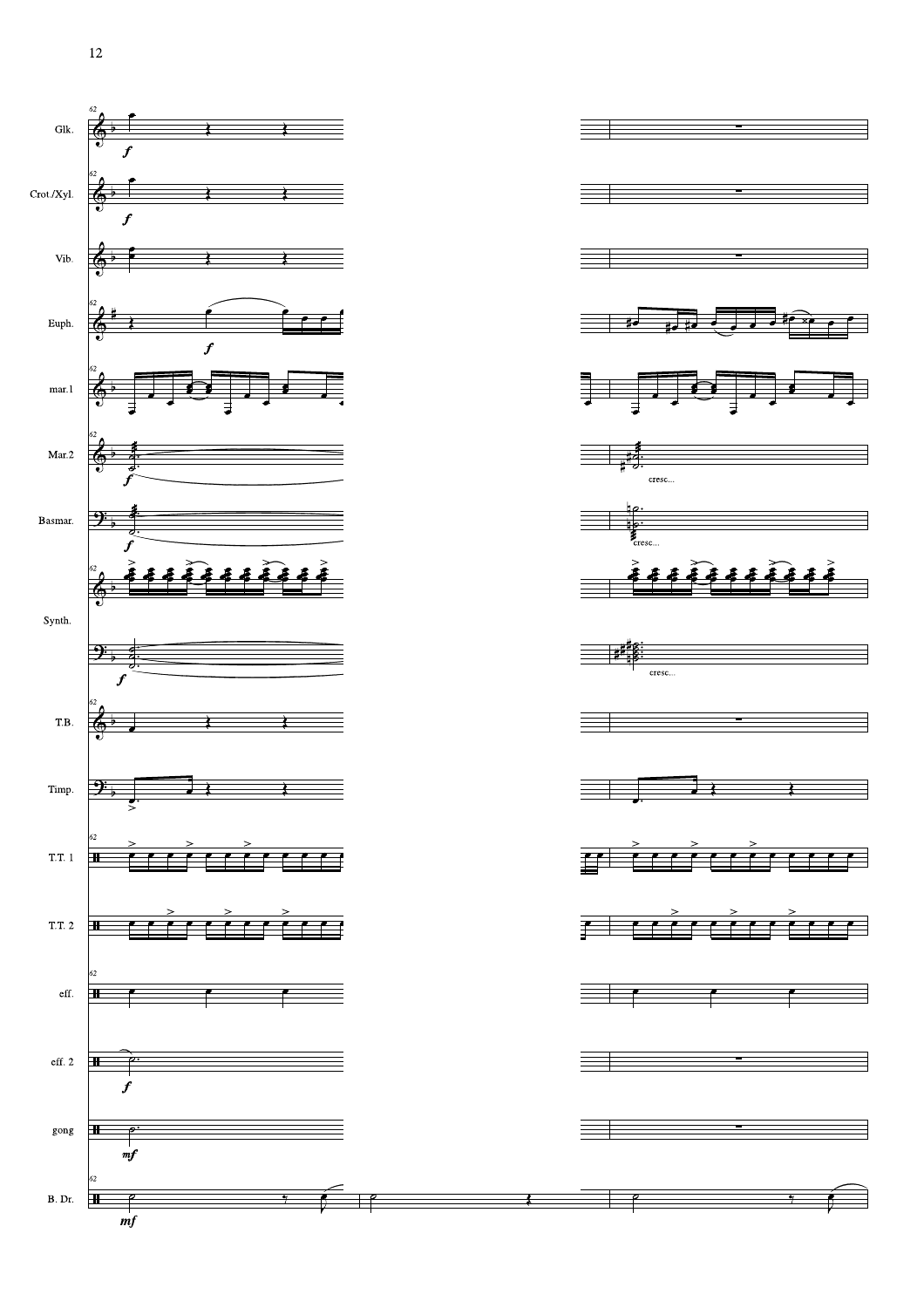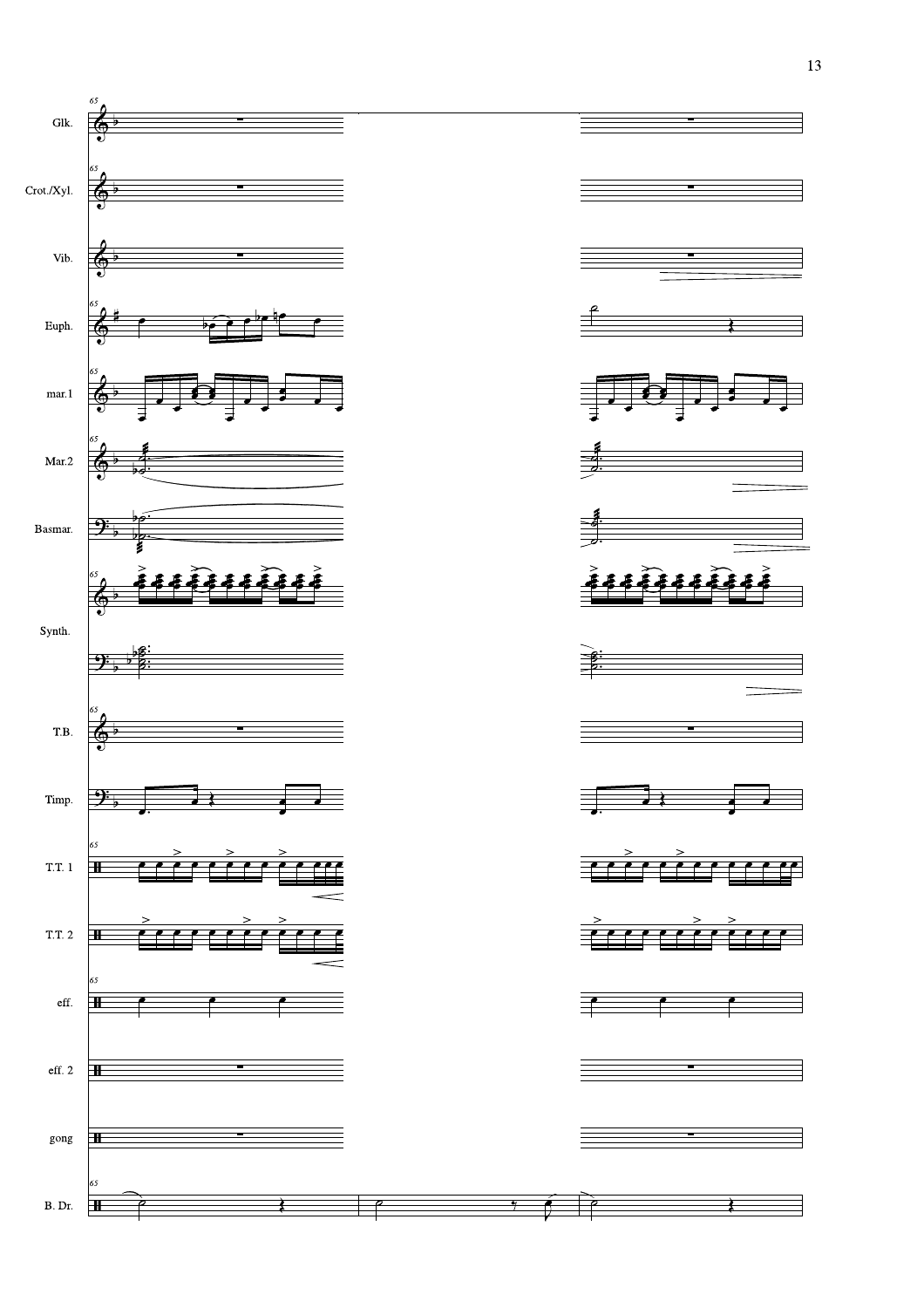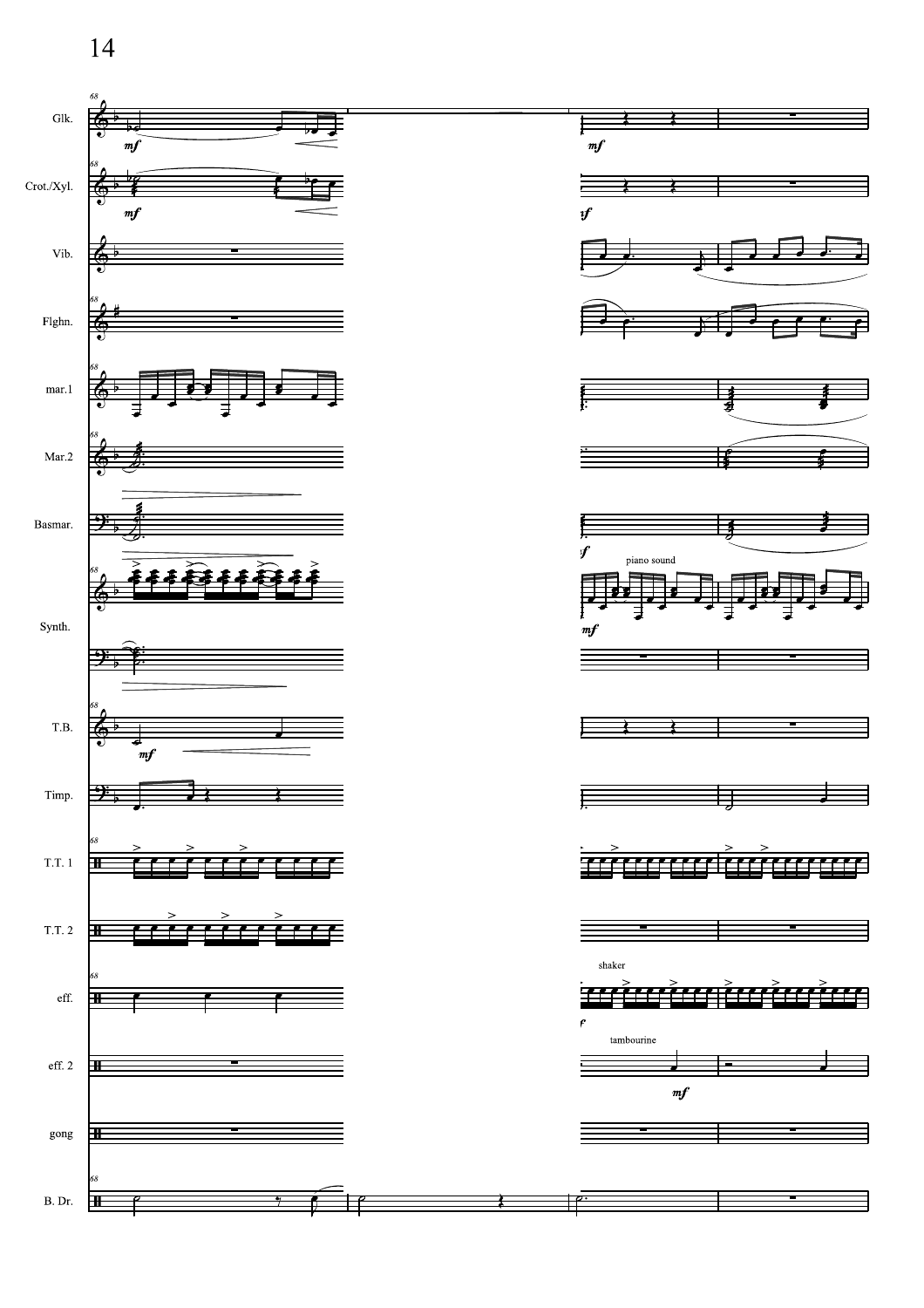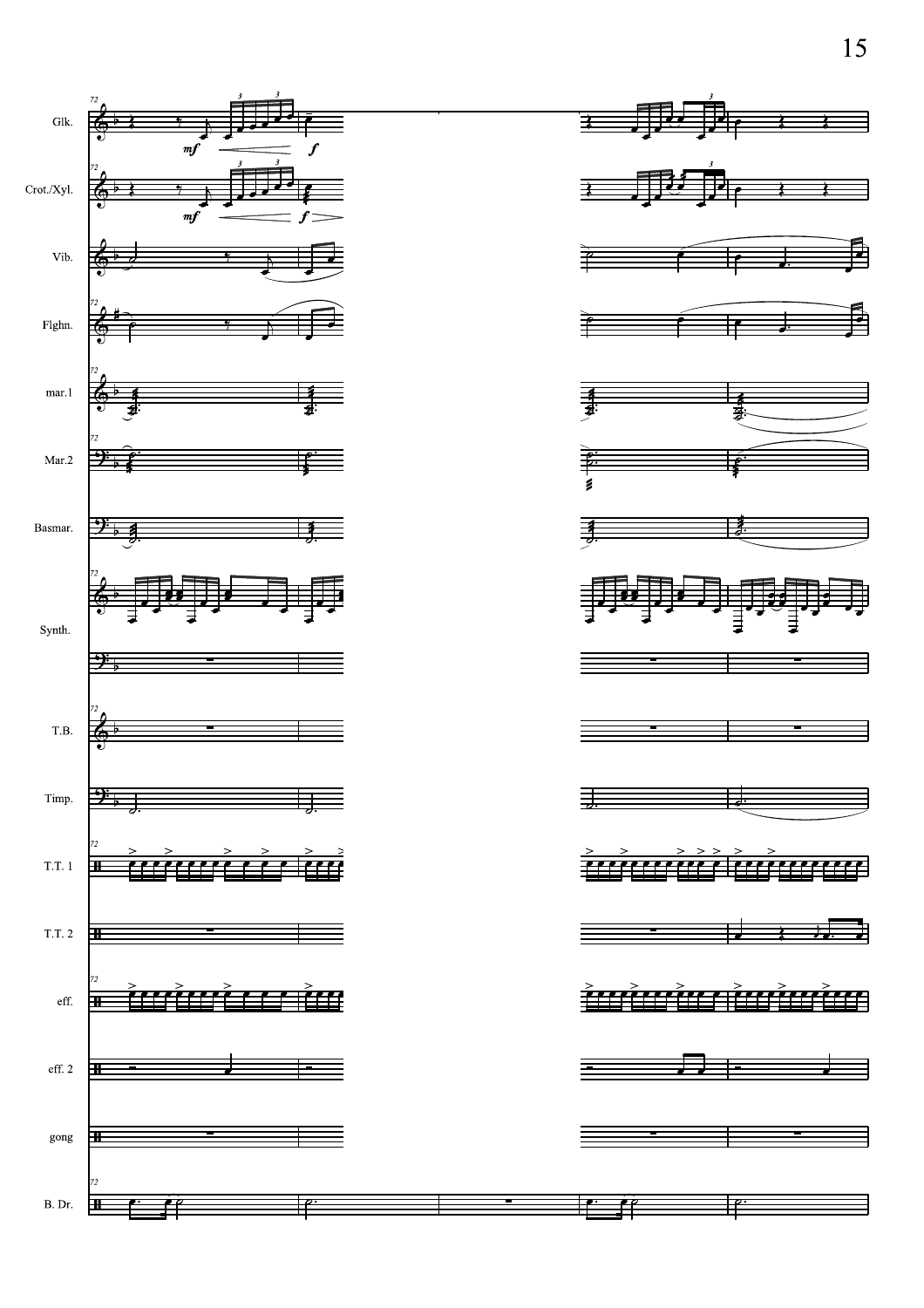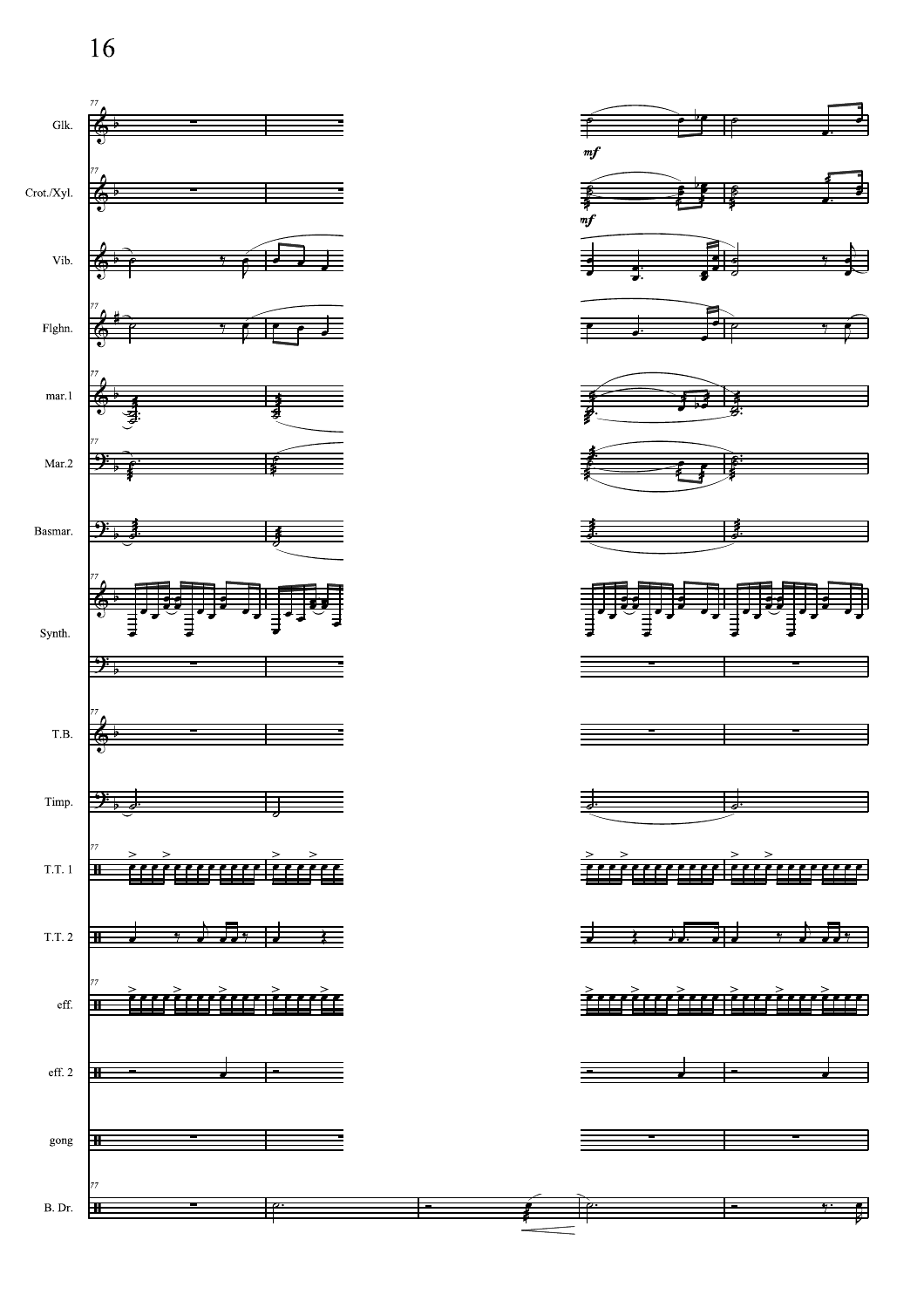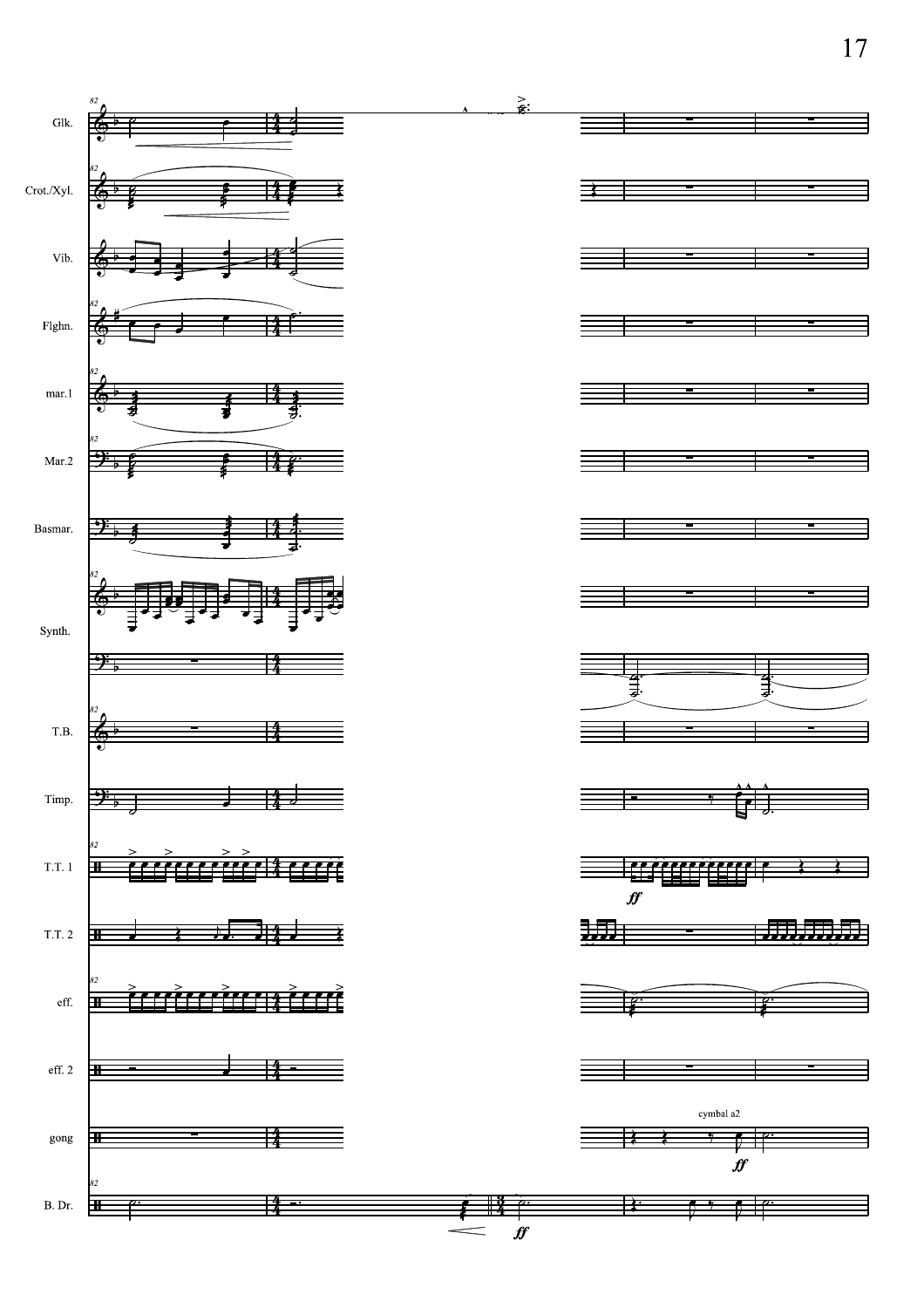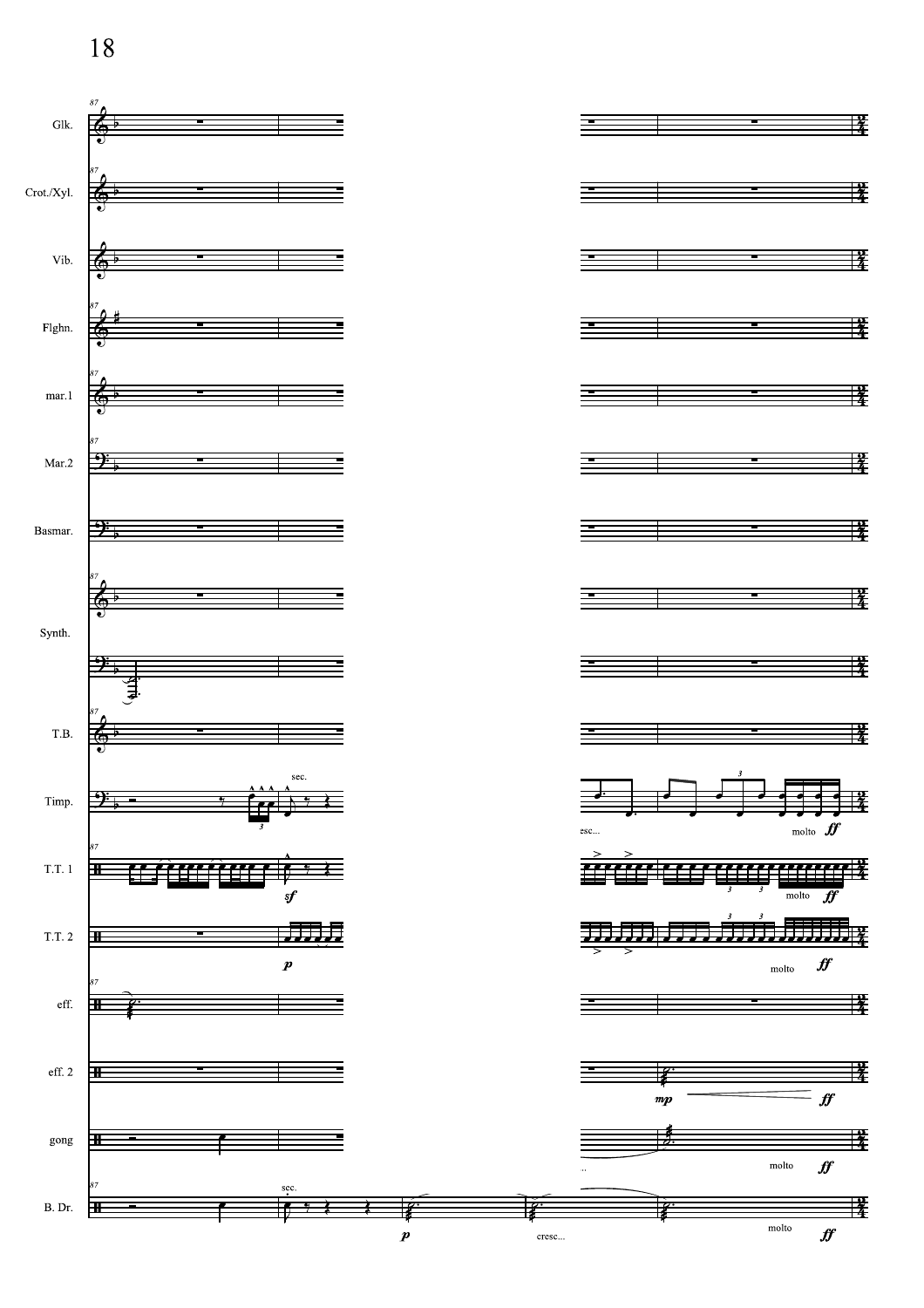